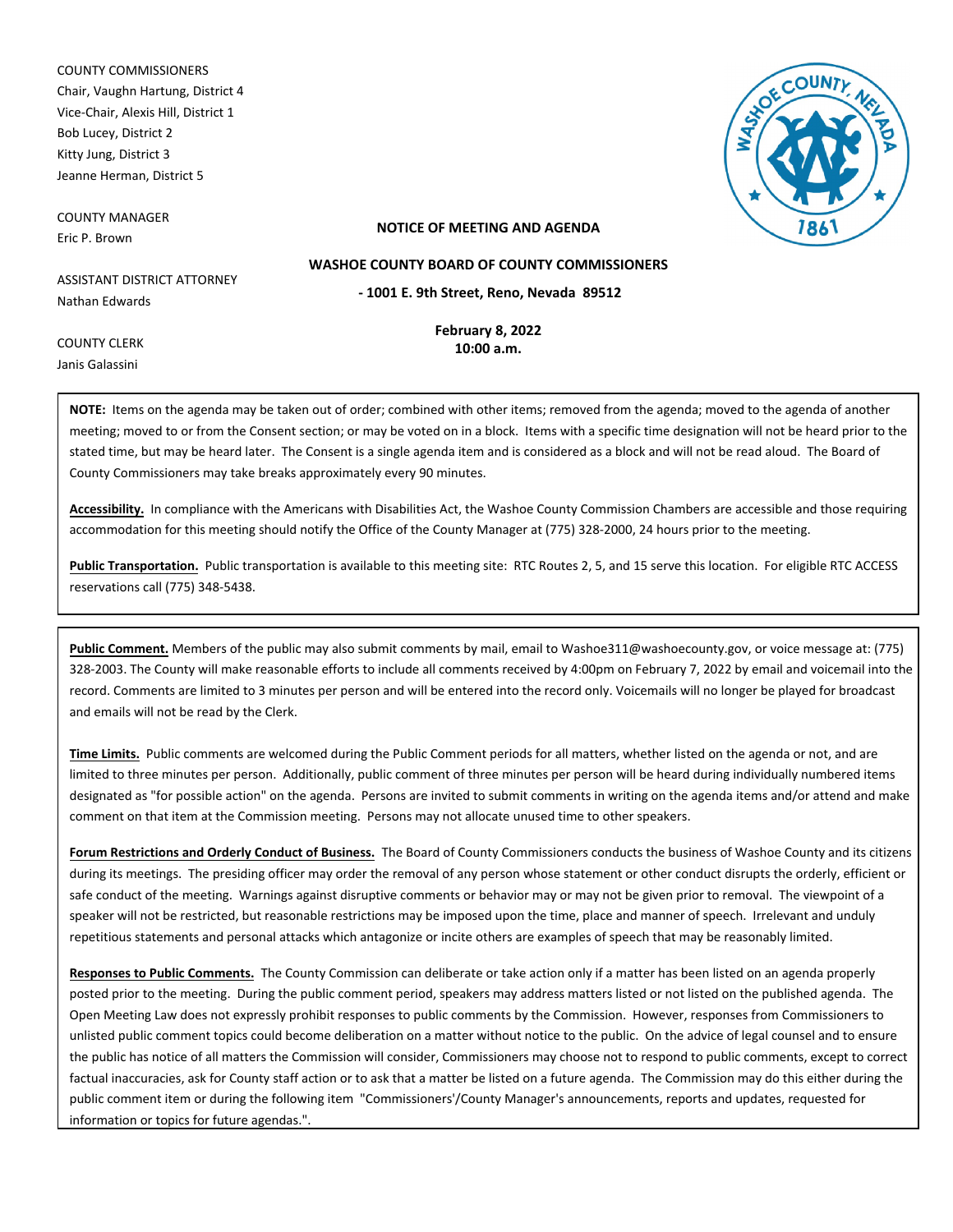Board of County Commissioners Meeting - February 8, 2022

Pursuant to NRS 241.020, the Agenda for the Board of County Commissioners has been posted at the following locations: Washoe County Administration Building (1001 E. 9th Street, Bldg. A), Washoe County Courthouse-Second Judicial District Court (75 Court Street), Reno City Hall - Clerk's Office (1 E. 1st Street); Sparks Justice Court (1675 East Prater Way); www.washoecounty.gov/bcc/board\_committees/ and https://notice.nv.gov.

Although no longer required under NRS 241.020, the agenda has been physically posted at the following locations: Washoe County Courthouse-Second Judicial District Court (75 Court Street), Reno City Hall - Clerk's Office (1 E. 1st Street), Sparks Justice Court (1675 East Prater Way).

Support documentation for the items on the agenda, provided to the Washoe County Board of Commissioners is available to members of the public at the County Manager's Office (1001 E. 9th Street, Bldg. A, 2nd Floor, Reno, Nevada) Erick Willrich, Assistant to the County Manager, (775) 328-2000 and on Washoe County's website www.washoecounty.gov/bcc <http://www.washoecounty.gov/bcc>

## **10:00 a.m.**

- 1. Salute to the flag.
- 2. Roll call.
- 3. Public Comment. Comment heard under this item will be limited to three minutes per person and may pertain to matters both on and off the Commission agenda. The Commission will also hear public comment during individual action items, with comment limited to three minutes per person. Comments are to be made to the Commission as a whole.
- 4. Commissioners'/County Manager's announcements, reports and updates to include boards and commissions updates, requests for information or topics for future agendas. (No discussion among Commissioners will take place on this item.)
- Appearance and presentation by Dwayne Smith, P.E., Engineering and Capital Projects Division Director, Washoe County Community Services Department, to provide an update regarding the response to the 2017 North Valleys Flooding. (All Commission Districts.) FOR DISCUSSION **ONLY** 5.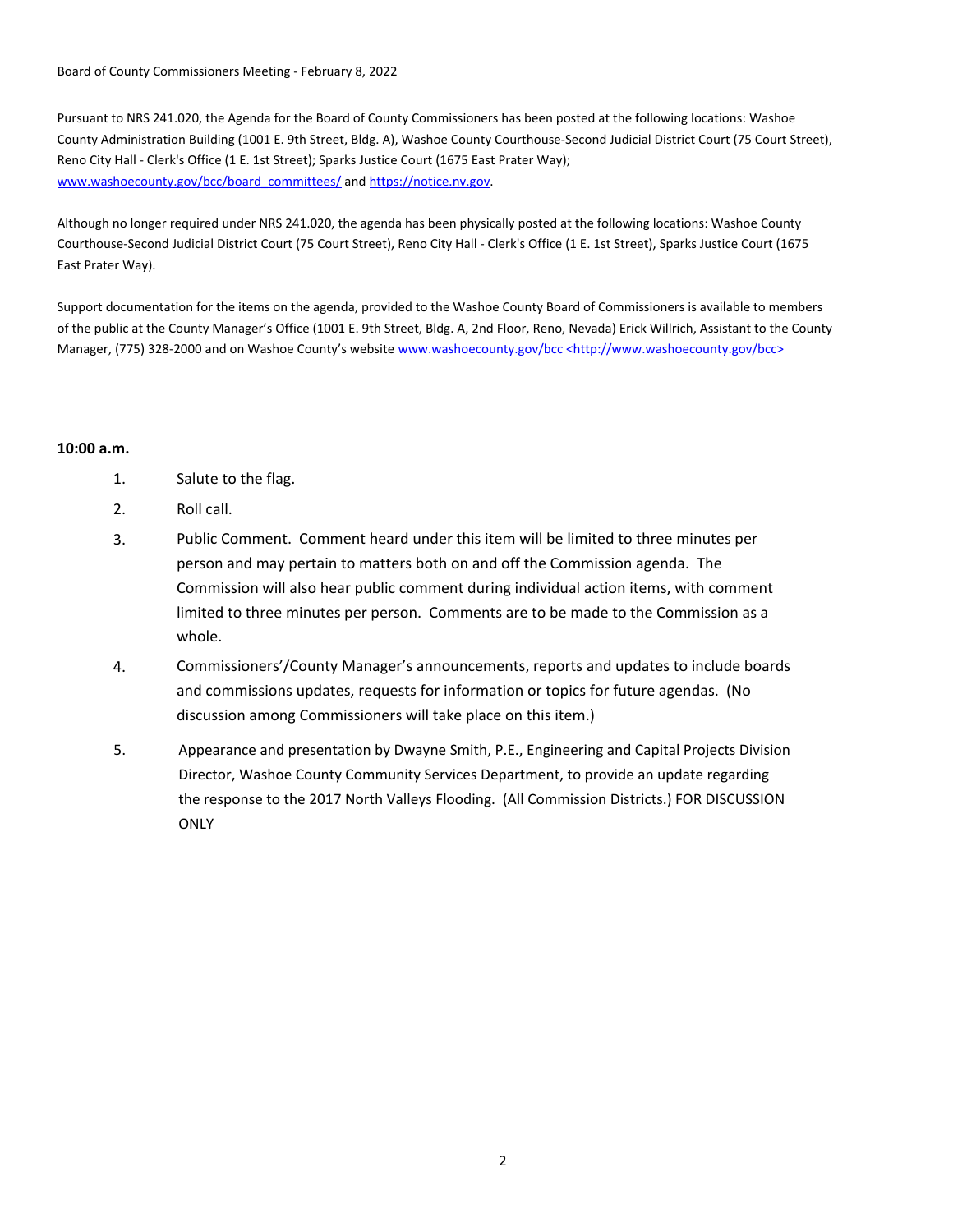## **6. Consent Items. (FOR POSSIBLE ACTION)**

Recommendation to approve an Agreement between Washoe County and E720 LLC for the Battle Axe and Tracks Music Festival to be held at Rancho San Rafael Regional Park on October 1 and 2, 2022, with set-up beginning on September 27, 2022, and tear-down concluding on October 4, 2022 [revenue to Washoe County will be in the amount of \$16,410.00]. Community Services. (Commission District 3.) FOR POSSIBLE ACTION 6.A.1.

[BCC 02-08-22 - Staff Report - Battle Axe and Tracks Agreement](http://washoe-nv.legistar.com/gateway.aspx?M=F&ID=2efde0d6-a408-41ee-b287-8d928918f773.doc) [BCC 02-08-22 - Battle Axe and Tracks - Agreement](http://washoe-nv.legistar.com/gateway.aspx?M=F&ID=09b2caf3-21bf-44d4-bc9f-790497635af8.pdf) *Attachments:*

Recommendation to approve a cross-fund, cross-functional appropriation transfer in the amount of [\$69,300; net impact to County budget is zero] for final expenses on the Our Place Homeless Housing Project; and direct the Comptroller to make the cross-fund, cross-functional budget appropriation transfers and cash transfers. Community Services. (All Commission Districts.) FOR POSSIBLE ACTION 6.A.2.

*Attachments:* [BCC 02-08-22 - Staff Report - Our Place budget transfers](http://washoe-nv.legistar.com/gateway.aspx?M=F&ID=5030c795-7fb6-433c-928a-9319142bce40.doc)

Recommendation to acknowledge receipt of the Interim Financial Report for Washoe County Governmental Funds for the Six Months Ended December 31, 2021 - Unaudited. Comptroller. (All Commission Districts.) FOR POSSIBLE ACTION 6.B.1.

[Staff Report Q2-2022 Interim Financial](http://washoe-nv.legistar.com/gateway.aspx?M=F&ID=12ddbca7-d036-423c-9a6b-09508fbdbe2d.docx) [Q2-2022 Interim Financial Report](http://washoe-nv.legistar.com/gateway.aspx?M=F&ID=55e2c75b-05d5-41db-b81a-815a2cb7f531.docx) *Attachments:*

Recommendation to approve Interlocal Contract between the Department of Health and Human Services (Division of Health Care Financing and Policy) and the County of Washoe (Juvenile Services) to authorize Juvenile Services to accept Targeted Case Management reimbursements services from Nevada Medicaid from October 1, 2022, to September 30, 2026. The Department estimates reimbursements of \$50,000 to \$70,000 per month. Juvenile Services. (All Commission Districts.) FOR POSSIBLE ACTION 6.C.1.

BCC 02-08-22 Juvenile Services Interlocal TCM [TCM MAC Agreement 10-01-22 to 09-30-26](http://washoe-nv.legistar.com/gateway.aspx?M=F&ID=1ed28eb7-4c00-45bb-93fa-efdf4a3e2ab3.pdf) *Attachments:*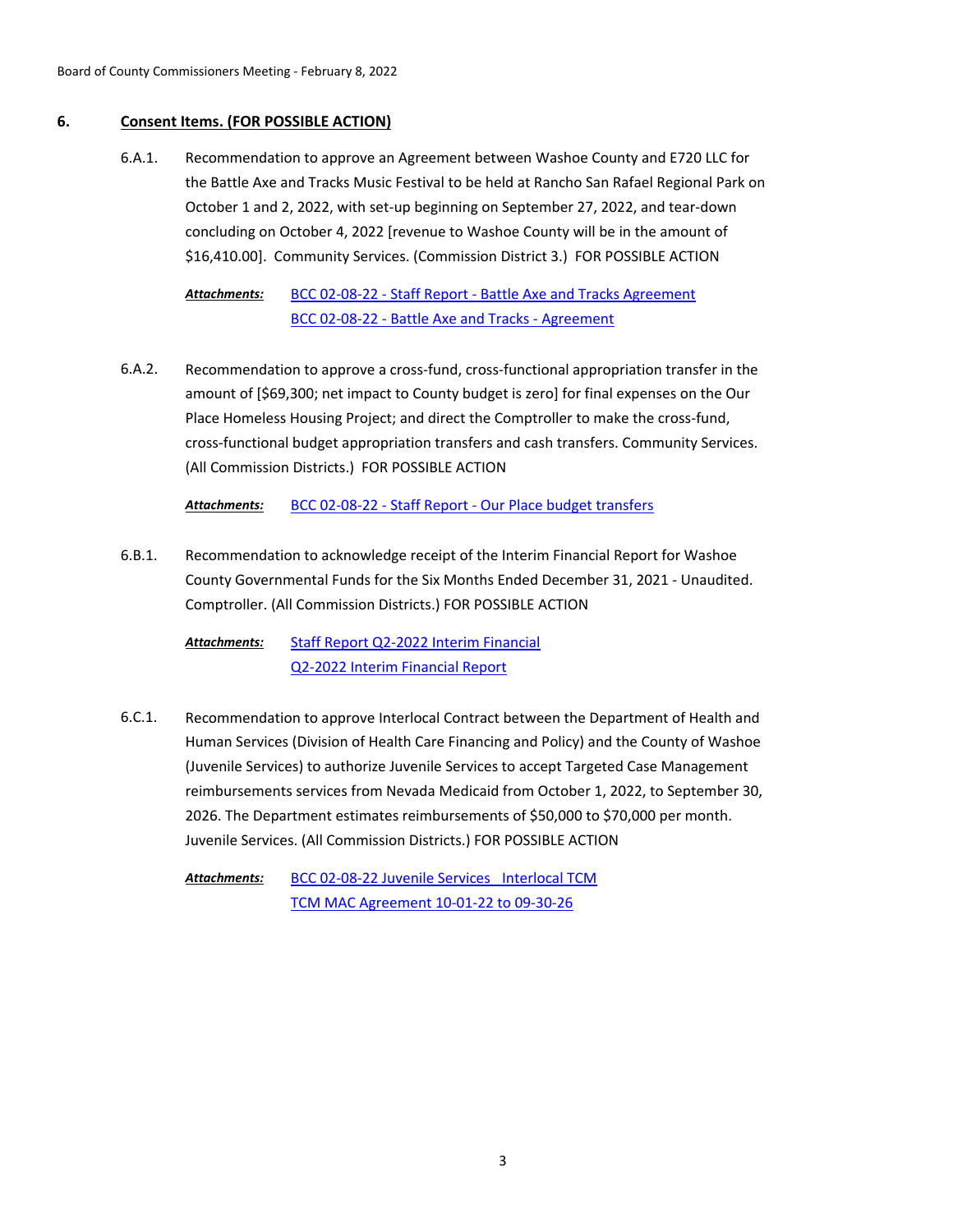Recommendation to approve State Collection Development Grant-In-Aid Award funds from the State of Nevada in the amount of [\$16,178.00, no local match required] for a retroactive term of December 15, 2021 through June 30, 2022 for the augmentation of Library Collections, direct the Comptroller's Office to make the necessary budget amendments and authorize the Director to sign the grant award documents. Library. (All Commission Districts.) FOR POSSIBLE ACTION 6.D.1.

[Staff Report State Grant in Aid \[\\$16,178.00\]](http://washoe-nv.legistar.com/gateway.aspx?M=F&ID=8a94679c-e2ff-48df-96e1-59b89f26df65.doc) [2022 State Grant in Aid Application](http://washoe-nv.legistar.com/gateway.aspx?M=F&ID=6d0cf1d6-f156-403c-8bc1-0fb894f2a8dd.docx) [Unsigned State Grant in Aid Award Document](http://washoe-nv.legistar.com/gateway.aspx?M=F&ID=b47eed40-9789-40dd-b8bb-3e66db4767b4.doc) *Attachments:*

Recommendation to approve, pursuant to NRS 244.1505, Commission District Special Fund disbursement in the amount of [\$1,000] for Fiscal Year 2021-2022; District 3 Commissioner Kitty Jung recommends a [\$1,000] grant to the Office of the Washoe County Recorder -- a government entity -- to offset recording fees for a Declaration of Removal of Discriminatory Restriction for 23 homeowners with the purpose of disavowing racist language contained in property records; approve Resolution necessary for same; and direct the Comptroller's Office to make necessary net zero cross fund and/or cross function budget appropriation transfers. Manager's Office. (Commission District 3.) FOR POSSIBLE ACTION 6.E.1.

[Staff Report Declaration of Removal of Discriminatory](http://washoe-nv.legistar.com/gateway.aspx?M=F&ID=32a7f86c-8820-44de-9033-f1a033dcf27c.docx)  Language\_2.08.22 [Declaration of Removal of Discriminatory Language](http://washoe-nv.legistar.com/gateway.aspx?M=F&ID=d626bd45-afa0-4b5e-856a-22cc9d383cad.docx)  Resolution\_02.08.22 *Attachments:*

Recommendation to approve Commission District Special Fund disbursement pursuant to NRS 244.1505 in the amount of [\$5,000] for Fiscal Year 2021-2022; District 4 Commissioner Vaughn Hartung recommends a [\$5,000] grant to Truckee Meadows Fire Protection District -- a government entity-- for its Ash Can program to reduce fire risk in Washoe County; approve Resolution necessary for same; and direct the Comptroller's Office to make the necessary disbursement. Manager's Office. (Commission District 4.) FOR POSSIBLE ACTION 6.E.2.

[Staff Report Truckee Meadows Fire Ash Can](http://washoe-nv.legistar.com/gateway.aspx?M=F&ID=7aa0f567-66a1-4597-981a-4fe09c68c72e.doc) [TMFPD Resolution 02.08.22](http://washoe-nv.legistar.com/gateway.aspx?M=F&ID=09d9566a-2d55-4f52-b273-26b5dc2d648c.docx) *Attachments:*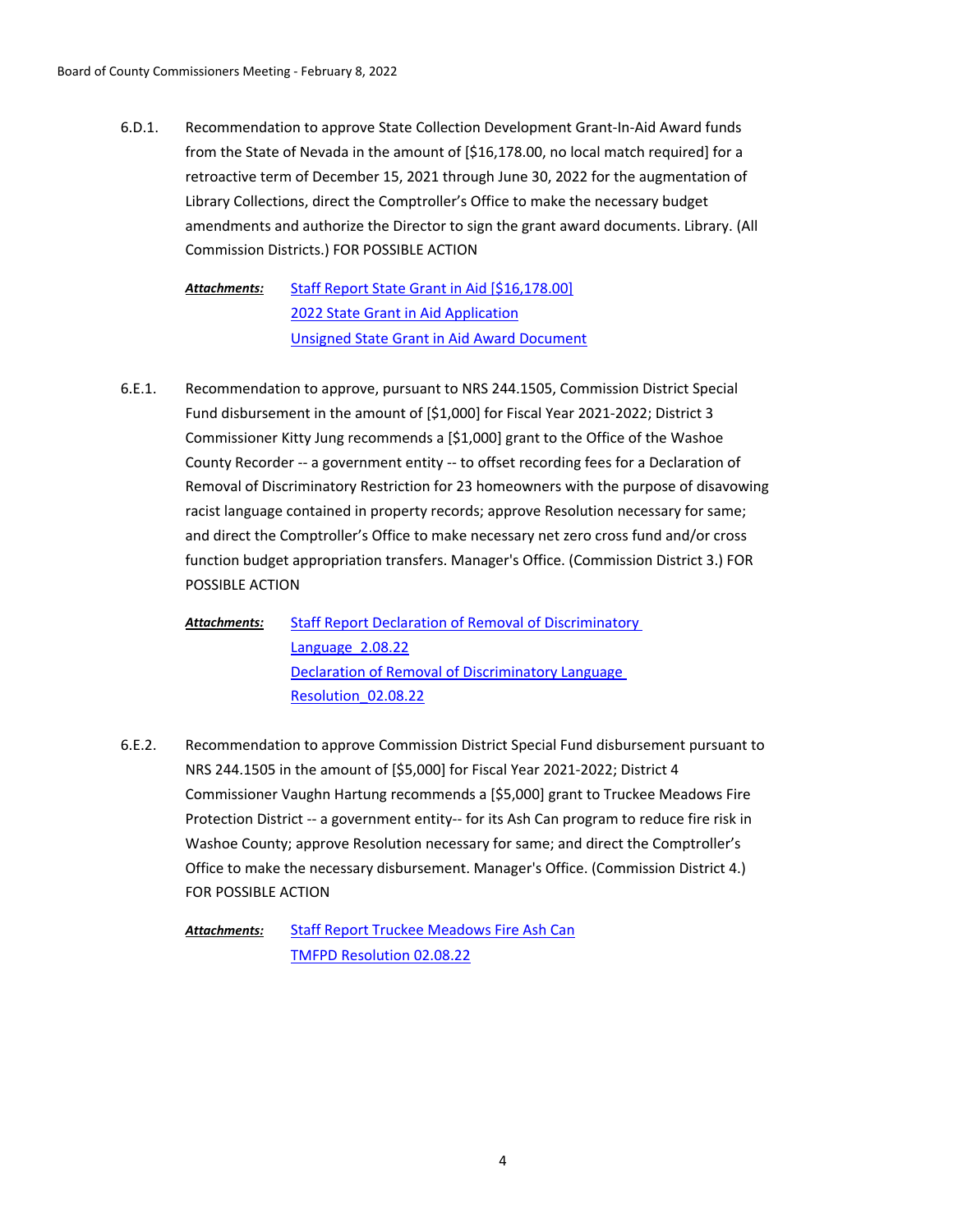Recommendation to accept an unsolicited grant of [\$20,000.00] from The E.L. Cord Foundation to be used for Washoe County Sheriff's Office most pressing needs, and if approved, direct the Comptroller's Office to make appropriate budget amendments. Sheriff. (All Commission Districts.) FOR POSSIBLE ACTION 6.F.1.

[BCC 02-08-22 - Sheriff - EL Cord Grant \[\\$20,000\]](http://washoe-nv.legistar.com/gateway.aspx?M=F&ID=d3769b01-35df-41f3-b7c5-641bc369a37e.doc) [EL Cord Award letter 2021](http://washoe-nv.legistar.com/gateway.aspx?M=F&ID=caa0a184-154b-4cac-a640-36acb08f1edf.pdf) *Attachments:*

Recommendation to approve additional funding [increase of \$70,009.00, no match required for a total of \$140,018.00] as administered through the Las Vegas Metropolitan Police Department to the Washoe County Sheriff's Office for reimbursement of expenses associated with Internet Crimes Against Children investigations for the retroactive grant period of October 1, 2020 through August 31, 2022, and if approved, direct Comptroller's Office to make the necessary budget amendments. Sheriff. (All Commission Districts.) FOR POSSIBLE ACTION 6.F.2.

[BCC 02-08-22 - Sheriff - ICAC Additional funding \[\\$70,009\]](http://washoe-nv.legistar.com/gateway.aspx?M=F&ID=916f211d-d791-4975-9511-9b81710e45e7.doc) [ICAC20 Washoe signed](http://washoe-nv.legistar.com/gateway.aspx?M=F&ID=42eeab25-b327-44cb-854a-7363fa0f6438.pdf) [WCSO ICAC YEAR2](http://washoe-nv.legistar.com/gateway.aspx?M=F&ID=01261031-9991-4ff7-ae67-d8d1f530a932.pdf) *Attachments:*

- Recommendation to accept a Justice Assistance Grant award, project number 18-JAG-44, [amount not to exceed \$9,500.00, no County match required] as administered through the State of Nevada Department of Public Safety Office, Office of Criminal Justice Assistance, to cover the cost of equipment for the Regional Bomb Squad, for the retroactive grant period of January 1, 2022 through December 31, 2022 and if approved, direct Comptroller's Office to make the necessary budget amendments. Sheriff. (All Commission Districts.) FOR POSSIBLE ACTION 6.F.3.
	- [BCC 02-08-22 Sheriff JAG Grant Bomb Fire Pump \[\\$9,500\]](http://washoe-nv.legistar.com/gateway.aspx?M=F&ID=462703f7-bb25-48c2-8cb2-a3b7119c8169.doc) [Washoe COSO JAG Grant Award Form](http://washoe-nv.legistar.com/gateway.aspx?M=F&ID=19384dcd-971f-42a9-8848-92b110ebf7e2.docx) [WCSO BOMB-Award-Assurances-Spl Cond-Signature.11.18.21](http://washoe-nv.legistar.com/gateway.aspx?M=F&ID=870f405a-5210-4148-b410-8d6540f2337c.docx) *Attachments:*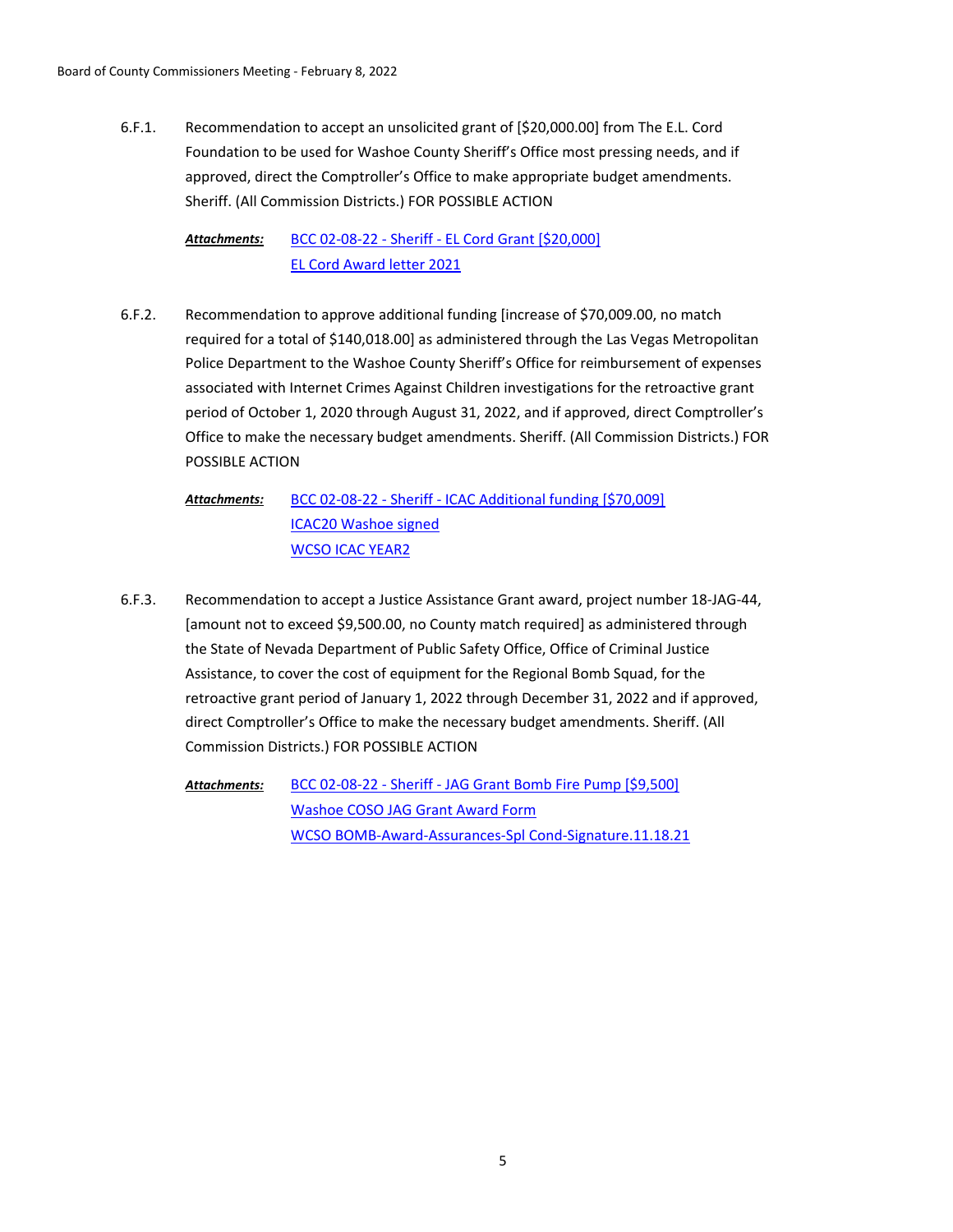Recommendation to approve a pass-through grant award from the State of Nevada Department of Public Safety, Office of Criminal Justice Assistance 2021 Paul Coverdell Forensic Science Improvement (FSI), Project No. 21-FSI-03 for [\$117,749.00, no County match requirement] to provide for continued education and training and associated travel for staff members and instruments for the analysis of opioids by law enforcement officers in the field for the Forensic Science Division for the retroactive grant period of October 1, 2021 through September 30, 2023 and if approved, authorize Sheriff Balaam to execute grant award documents and direct Comptroller's Office to make necessary budget amendments. Sheriff. (All Commission Districts.) FOR POSSIBLE ACTION 6.F.4.

#### [BCC 02-08-22 - Sheriff - Paul Coverdell Grant \[\\$117,749\]](http://washoe-nv.legistar.com/gateway.aspx?M=F&ID=f2a04996-e55c-4b0c-8180-a438b3b75b7f.doc) [2021 Coverdell FSI Award letter](http://washoe-nv.legistar.com/gateway.aspx?M=F&ID=807798a3-b2e5-47c1-83f6-3e48ac729f31.pdf) *Attachments:*

Recommendation to accept a grant award from the Bureau of Justice Assistance (BJA) FY 21 DNA Capacity Enhancement and Backlog Reduction (CEBR) Program, Award No 15PBJA-21-GG-03155-DNAX [amount not to exceed \$200,000.00, No County match required],to cover costs related to the DNA capacity enhancement and backlog reduction/prevention and travel, for the retroactive grant term of October 1, 2021 through September 30, 2023 and if approved, authorize Sheriff Balaam to execute grant award documentation, and direct the Comptroller's Office to make the necessary budget amendments. Sheriff. (All Commission Districts.) FOR POSSIBLE ACTION 6.F.5.

[BCC 02-08-22 - Sheriff - FY 21 CEBR Grant \[\\$200,000\]](http://washoe-nv.legistar.com/gateway.aspx?M=F&ID=70ea42c8-c58f-4947-be49-e7914f7266f0.doc) [FY21 DNA CEBR Award Doc](http://washoe-nv.legistar.com/gateway.aspx?M=F&ID=aacb13d1-78a4-4058-8b8e-350b10c022a2.pdf) *Attachments:*

Recommendation to accept Treasurer's status report for the period ending January 31, 2022, of payment of refunds and interest since last update in the amount of \$2,642,005 on certain property tax overpayments for residential properties at Incline Village/Crystal Bay, in compliance with the October 21, 2019 Order issued by the District Court in Village League to Save Incline Assets, Inc., et.al. vs. State of Nevada, et.al., Case No. CV03-06922, as modified and clarified by the settlement agreement regarding the processing of refunds. Treasurer. (All Commission Districts.) FOR POSSIBLE ACTION 6.G.1.

[Staff Report - Treasurer's status report for the period ending](http://washoe-nv.legistar.com/gateway.aspx?M=F&ID=c6b3e7f1-5111-4b49-be2d-d7335d14be8f.doc)  1.31.2022 [JANUARY 31 2022 REPORT OF CLAIMS PAID](http://washoe-nv.legistar.com/gateway.aspx?M=F&ID=e2d23982-1f6b-47e7-a293-b316b94134ed.pdf) *Attachments:*

## **End of Consent Items**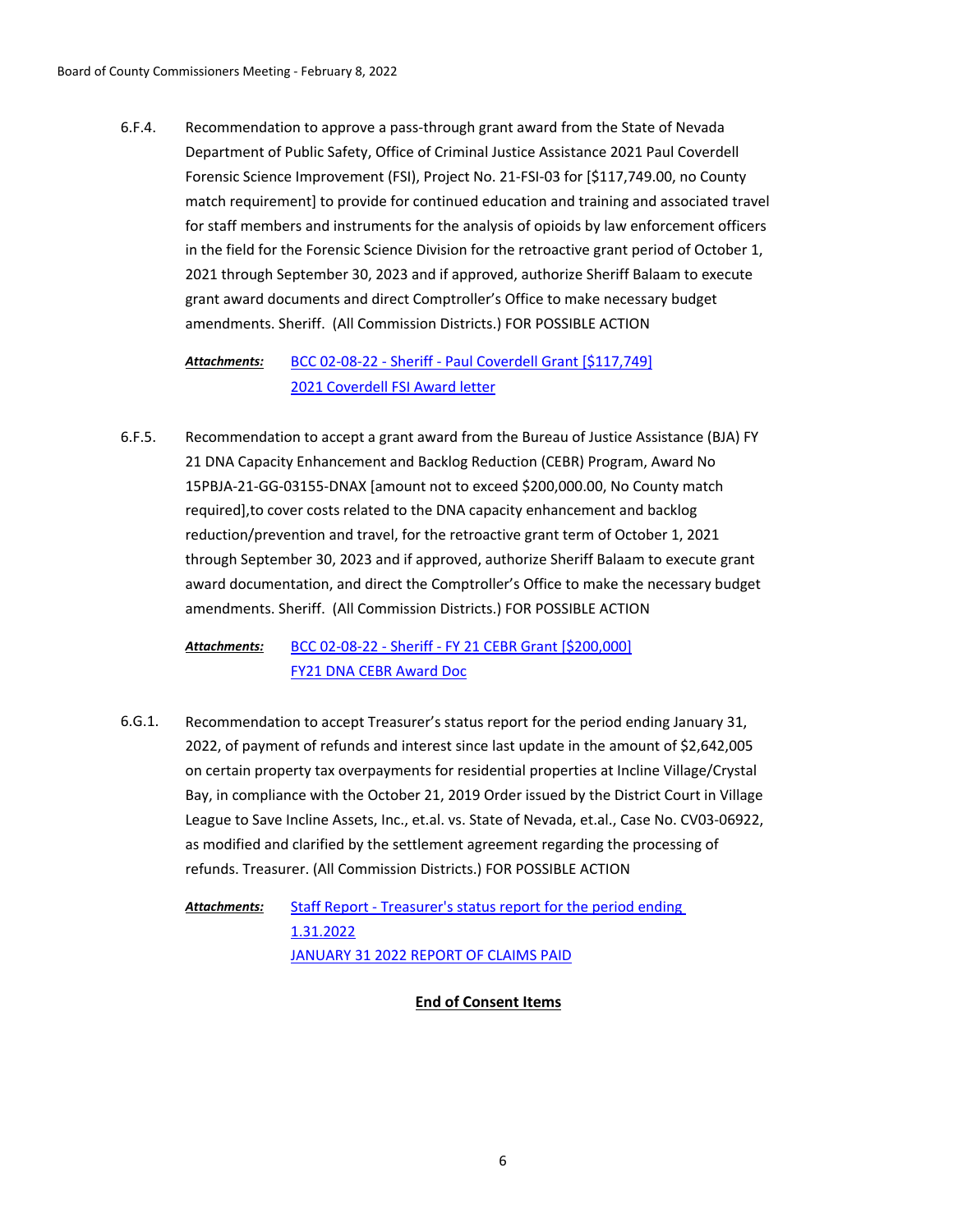Recommendation to award a bid and approve the Agreement to the lowest responsive, responsible bidder for the South Truckee Meadows Flush Valve Project [staff recommends Rapid Construction, Inc., in the amount of \$342,243.00]. This project will construct piping and flush valve assemblies to allow the necessary annual flushing of the reclaim water distribution system to enhance water quality and improve safety for the Utility operations staff. Community Services. (Commission District 2.) FOR POSSIBLE ACTION 7.

[BCC 02-08-22 - Staff Report South Truckee Meadows Reclaim](http://washoe-nv.legistar.com/gateway.aspx?M=F&ID=e376310b-cb68-4b59-9c3d-0de8b4ea0d0a.doc)  Flush [BCC 02-08-22 - Construction Agreement - STMWRD Flush Valve](http://washoe-nv.legistar.com/gateway.aspx?M=F&ID=86fe4203-de2e-4459-83f7-c2d216679f64.pdf) *Attachments:*

Recommendation to: (1) accept a FY22 Homemaker subgrant award amendment from the State of Nevada, Aging and Disability Services Division (ADSD) in the amount of [\$306,160; \$31,586 county match] retroactive from July 1, 2021 to June 30, 2022 to provide Homemaker services to seniors aged 60 or older in Washoe County; (2) approve Amendment #4 to the contract currently awarded to Freedom Home Health, LLC. (awarded Request for Proposal RFP #3088-19) to support the Homemaker program, which (a) extends the contract term end date through June 30, 2022 in amount up to [\$241,450]; (b) provides for two (2) one (1) year renewal periods in amount not to exceed [\$241,450] per renewal period; and (c) increases the available service hours up to 9,638 service hours annually; (3) approve Amendment #3 to the contract currently awarded to Medical Services of Nevada dba All Valley Home Care (awarded Request for Proposal RFP #3123-20) to support the Homemaker program, which (a) adjusts the contract term end date through June 30, 2022 in amount up to [\$102,425]; (b) provides for two (2) one (1) year renewal periods in amount not to exceed [\$175,600] per renewal period; and (c) increases the available service hours up to 4,097 services hours for the contract term of December 1, 2021 through June 30, 2022 and up to 7,027 service hours annually per renewal period; and (4) authorize the Director of the Human Services Agency to execute the grant award documents; and (5) direct the Comptroller's Office to make the necessary budget amendments; and (6) authorize the Purchasing and Contracts Manager to execute the Amendments and any subsequent renewals. Human Services Agency. (All Commission Districts.) FOR POSSIBLE ACTION 8.

[BCC 02-08-22 TMP5643 Accept FY22 Homemaker Am \[\\$306,160;](http://washoe-nv.legistar.com/gateway.aspx?M=F&ID=4f0908ea-5627-476a-9d95-2efd2ea5c4f4.doc)  \$31,586 county match] Freedom Home All Valley Am [16-000-02-LX-22 NOSA A1](http://washoe-nv.legistar.com/gateway.aspx?M=F&ID=a63b9553-7009-43b2-b865-2a46bdbeed7c.pdf) [FY22\\_Freedom Home Health Am#4\\_DRAFT](http://washoe-nv.legistar.com/gateway.aspx?M=F&ID=375ab631-5845-47d0-8300-655dca99ee7b.docx) [FY22\\_Amendment #3\\_Medical Services of NV\\_DRAFT](http://washoe-nv.legistar.com/gateway.aspx?M=F&ID=c1c2eff2-1bce-4b8f-abe8-64bbb55d2050.docx) *Attachments:*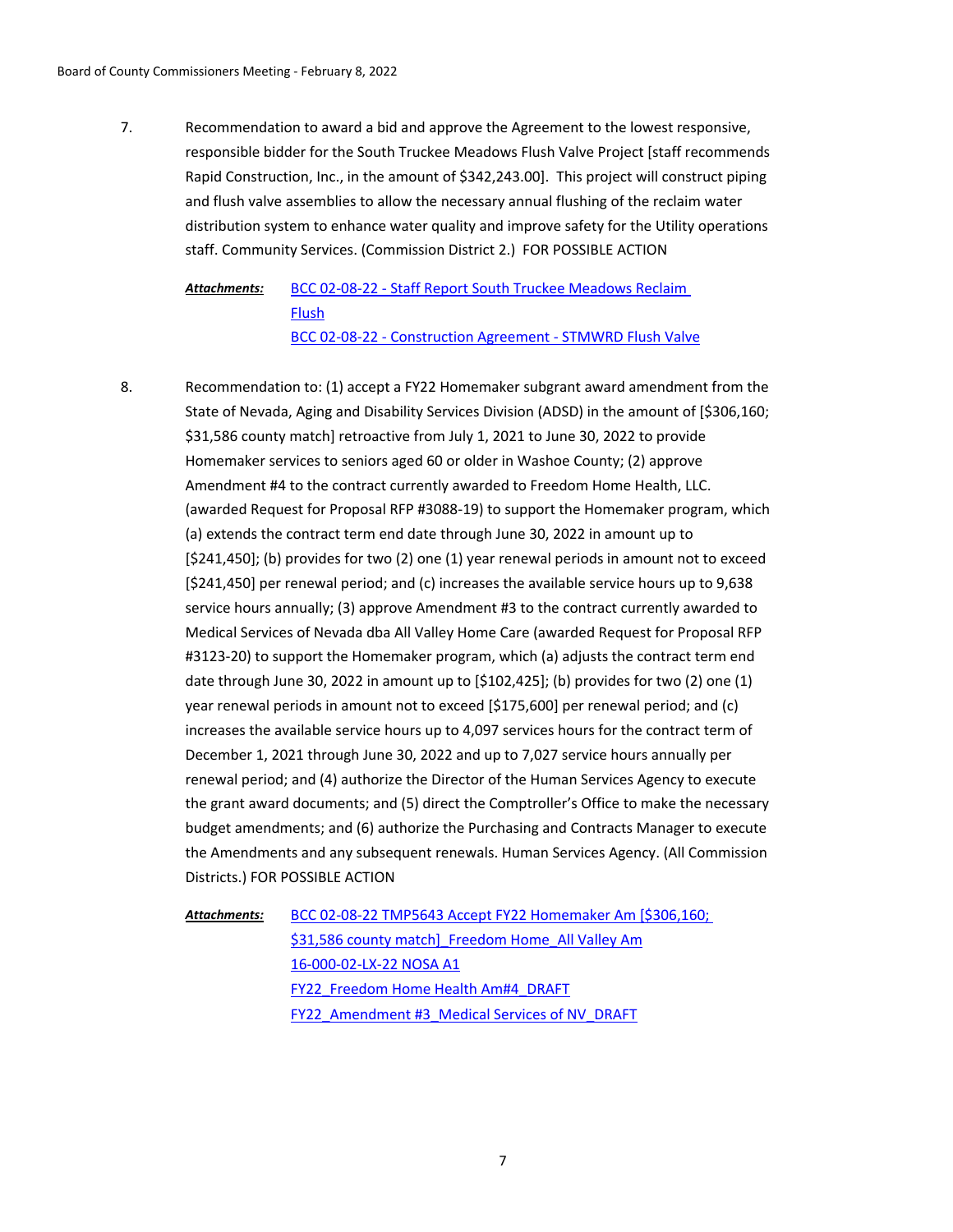Introduction and first reading of an ordinance to amend Washoe County Code section 25.600 to impose a fee to be charged and collected when a passenger car is shared through a peer-to-peer car sharing program, as authorized by NRS 244A.810; and set the second reading and public hearing for possible adoption on February 22, 2022, to become effective April 1, 2022. Manager's Office. (All Commission Districts.) FOR POSSIBLE ACTION 9.

[BCC 02-08-22- SB389 Ordinance- First Reading](http://washoe-nv.legistar.com/gateway.aspx?M=F&ID=4a9ff046-bda5-464f-8ef3-0390b16900fb.doc) [Ordinance-- Working Copy-- Chapter 25 peer-to-peer car sharing](http://washoe-nv.legistar.com/gateway.aspx?M=F&ID=79869025-be29-4616-b51e-f21c1aae383f.docx) [Ordinance-- Clean Copy-- Chapter 25 peer-to-peer car sharing](http://washoe-nv.legistar.com/gateway.aspx?M=F&ID=5e7cb3d4-8746-413e-aa3c-6d12696bcfb7.docx) **[SB389\\_EN](http://washoe-nv.legistar.com/gateway.aspx?M=F&ID=7475d158-a7fc-411c-950f-f747bf2a375a.pdf)** *Attachments:*

Recommendation to accept the 2022 Opioid Narcotics Treatment Program funding [amount not to exceed \$179,101.90, no County match required] as administered through the University Of Nevada, Reno to be used for the continued creation and development of an Opioid Treatment Program within the Washoe County Regional Detention Facility, for the retroactive grant period of September 30, 2021 - September 29, 2022, and if approved, authorize Sheriff Balaam to execute grant award documentation, authorize Non-County Employee Travel expenses of approximately [\$5,145.00] for one (1) Discharge Planner and one (1) Health Provider to attend the RX Drug and Heroin Summit, and direct the Comptroller's Office to make the necessary budget amendments. Sheriff. (All Commission Districts.) FOR POSSIBLE ACTION 10.

[BCC 02-08-22 - Sheriff - DSU-Opioid-Narcotics Treatment](http://washoe-nv.legistar.com/gateway.aspx?M=F&ID=6dad65d8-08b6-4525-8ebe-f59c24865a01.doc)  Program [\$179,101.90] [FY22 UNR-22-78\\_Berry\\_sub\\_Washoe County Sheriff's Office -](http://washoe-nv.legistar.com/gateway.aspx?M=F&ID=6b8910df-92d6-42c9-b74a-39280b947b6c.pdf)  Signed *Attachments:*

Recommendation to Award Request for Proposal (RFP) No. 3166-22 for Sample Ballot Mailing Services for the 2022 elections to the lowest responsive and responsible bidder, Metro Mailing Service Inc., in the amount of [\$500,000], and if approved, authorize the Purchasing and Contracts Manager to execute the contract. Registrar of Voters. (All Commission Districts.) FOR POSSIBLE ACTION 11.

[Intent to Award RFP 3166-22](http://washoe-nv.legistar.com/gateway.aspx?M=F&ID=8eda4e3b-99d8-4762-a6ac-e99c4fd5e677.pdf) [2-8-2022 Staff Report Sample Ballot Services](http://washoe-nv.legistar.com/gateway.aspx?M=F&ID=52f1c263-0823-4106-8320-88a3302e930f.doc) *Attachments:*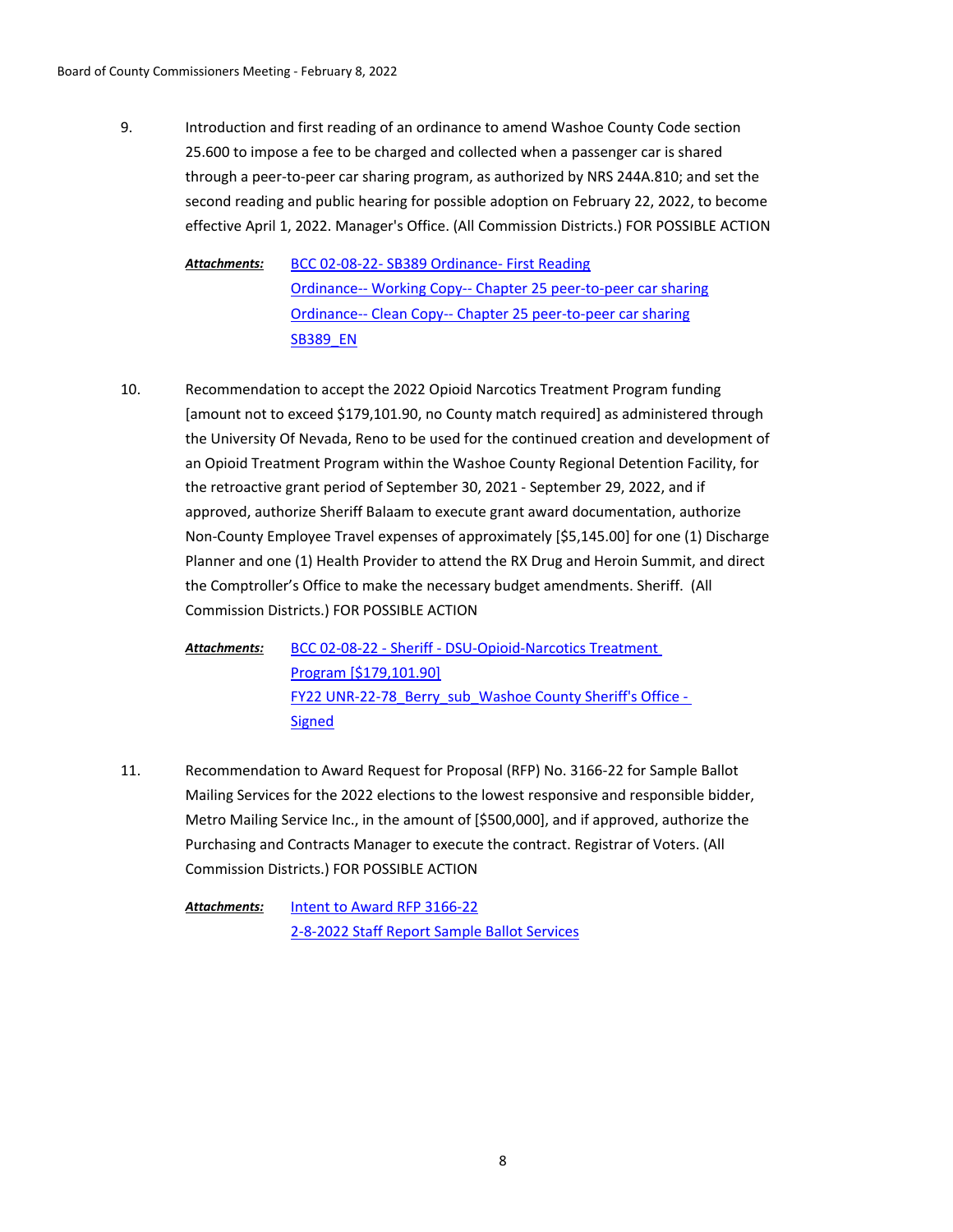# **Public Hearing. (Note: Due to public testimony and discussion, time expended on the item in this category can vary.)**

Public hearing and possible adoption of an ordinance amending Washoe County Code Chapter 45 relating to the Washoe County Human Services Agency and Washoe County Sheriff's Office by removing and amending provisions relating to the work permit and background requirements for child-care employees to align with Federal and State background check requirements. Human Services Agency. (All Commission Districts.) FOR POSSIBLE ACTION 12.

[BCC 02-08-22 TMP5774 Public Hearing Possible Adoption WC 45](http://washoe-nv.legistar.com/gateway.aspx?M=F&ID=d2534ae9-20ca-4c93-abcd-7fd8de5cf4e2.doc)  - Child Care Work Permit [County Code Change Ordinance FINAL](http://washoe-nv.legistar.com/gateway.aspx?M=F&ID=901341f0-370d-4900-bf71-4c17038b2ecf.docx) [County Code Change Ordinance DRAFT](http://washoe-nv.legistar.com/gateway.aspx?M=F&ID=920f348d-bade-4b6b-b40a-091335a3cbb0.docx) *Attachments:*

Public Hearing and possible adoption of an Ordinance amending Chapter 5 of the Washoe County Code relating to County Commissioner Election Districts by establishing five County Commissioner Election Districts in accordance with the 2020 federal decennial census and NRS 244.014 and 244.018 that are as equal in population as practicable, and providing other matters necessarily connected therewith and pertaining thereto. Manager's Office. (All Commission Districts.) FOR POSSIBLE ACTION 13.

[BCC 02-08-22 - Staff Report for Redistricting Ordinance](http://washoe-nv.legistar.com/gateway.aspx?M=F&ID=4d149ff5-e26a-4e87-abc0-99ce76f72731.doc) [BCC 02-08-22 - Draft ordinance clean with map](http://washoe-nv.legistar.com/gateway.aspx?M=F&ID=ae24c898-e4ab-41ce-80ef-71ee7bb3ddbb.docx) [BCC 02-08-22 - draft ordinance edits](http://washoe-nv.legistar.com/gateway.aspx?M=F&ID=727f6fc8-9e04-4158-b346-e2897021c686.docx) [BCC 02-08-22 - Exhibit A - Redistricting version maps](http://washoe-nv.legistar.com/gateway.aspx?M=F&ID=e79d7101-aa72-4fc3-a1c8-c651372711e5.pdf) *Attachments:*

Public Hearing: Second reading and possible adoption of an ordinance to amend Washoe County Code section 5.465 to abolish the office of constable in Incline Village - Crystal Bay, based on a determination that the office is no longer necessary in accordance with NRS 258.010; for possible adoption to become effective January 2, 2023. Manager's Office. (Commission District 1.) FOR POSSIBLE ACTION 14.

[2nd reading Constable Staff Report 2.8.22](http://washoe-nv.legistar.com/gateway.aspx?M=F&ID=e53a0b0d-b113-4cd7-86de-2c5da538a742.docx) [ordinance amending chapter 5 to remove incline constable clean](http://washoe-nv.legistar.com/gateway.aspx?M=F&ID=2f7b61e7-007a-4b7c-b50b-7518cd42b2b5.docx)  copy [ordinance amending chapter 5 to remove incline constable](http://washoe-nv.legistar.com/gateway.aspx?M=F&ID=9082ce06-ce9f-46b9-9d3f-5055c4435040.docx) [WCSO Incline Village Constable Staffing Memo 2022](http://washoe-nv.legistar.com/gateway.aspx?M=F&ID=2c966356-1a41-458d-8f64-9599f5f1aba3.docx) *Attachments:*

## **End Of Scheduled Public Hearings**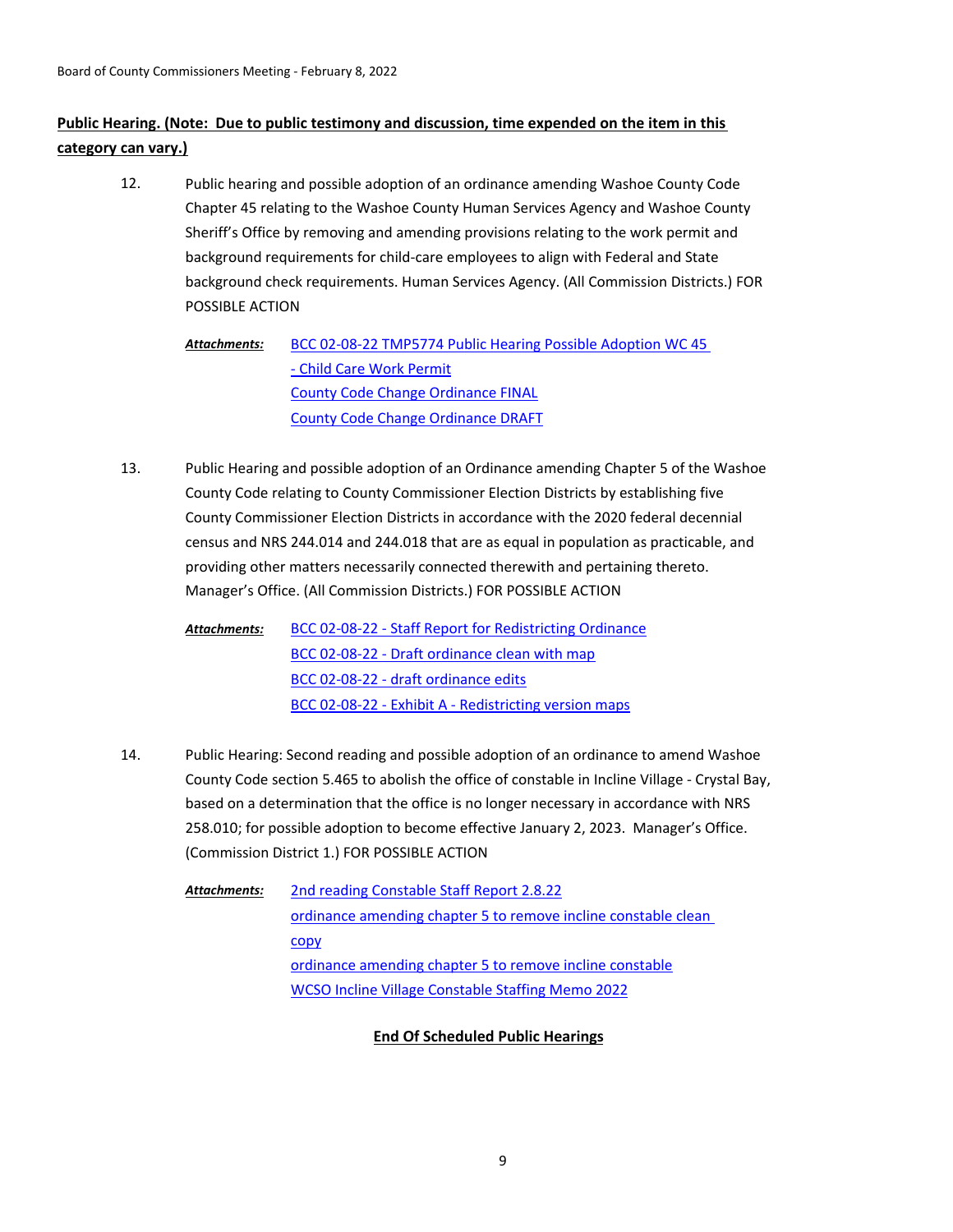- 15. Public Comment. Comment heard under this item will be limited to three minutes per person and may pertain to matters both on and off the Commission agenda. The Commission will also hear public comment during individual action items, with comment limited to three minutes per person. Comments are to be made to the Commission as a whole.
- 16. Commissioners'/County Manager's announcements, reports and updates to include boards and commissions updates, requests for information or topics for future agendas. (No discussion among Commissioners will take place on this item.)

## **Adjournment**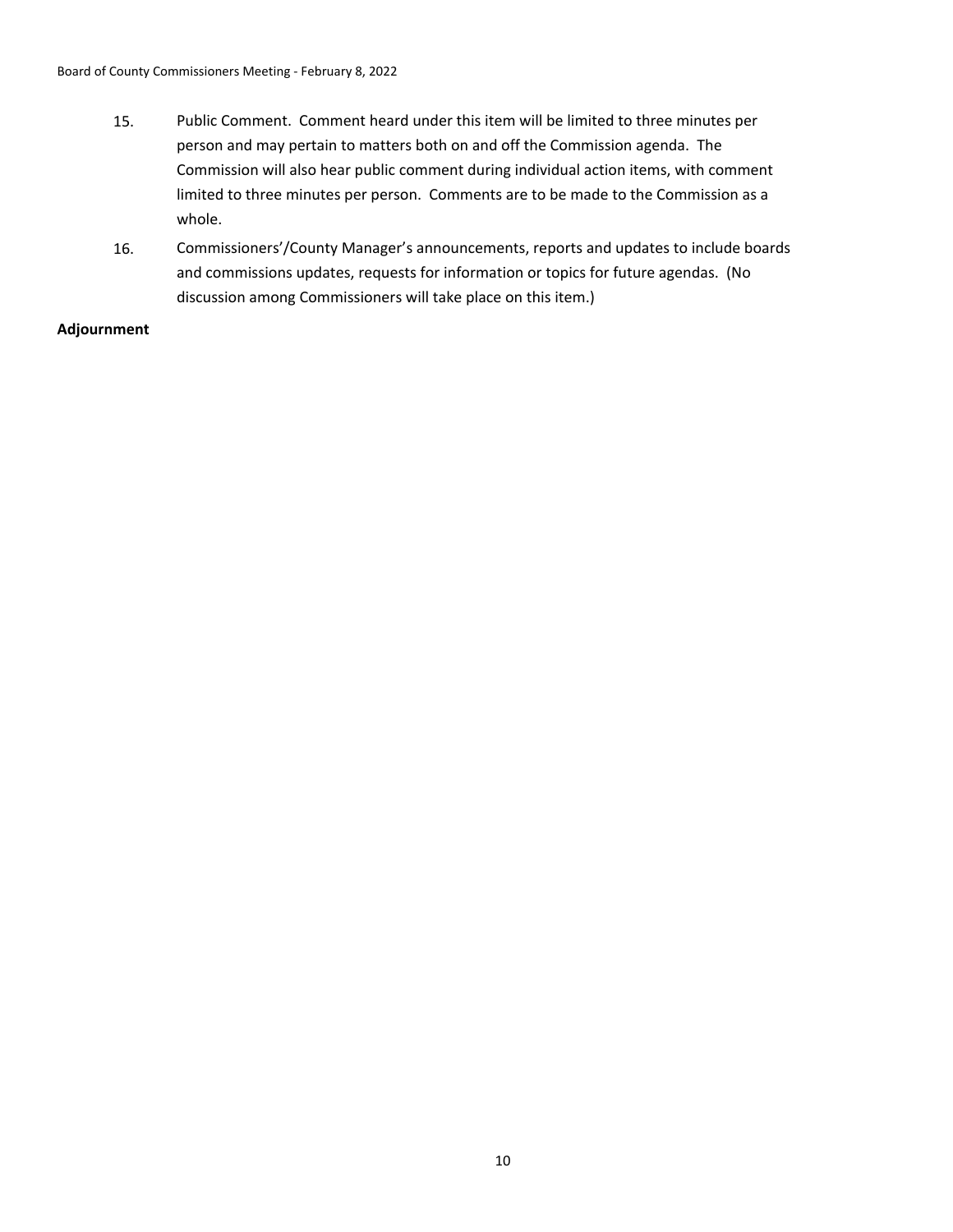Various boards/commissions the Washoe County Commissioners may be a member of or liaison to:

## Chair Hartung

Community Homelessness Advisory Board (alternate) EDAWN (Economic Development Authority of Western Nevada) Nevada Association of Counties Board of Directors (NACO) Regional Transportation Commission Truckee Meadows Regional Planning Agency Governing Board Truckee Meadows Water Authority Board Truckee River Flood Management Authority Washoe County Stadium Authority Washoe County Investment Committee Western Regional Water Commission

#### Vice-Chair Hill

Community Homelessness Advisory Board Downtown Reno Business Improvement District EDAWN (Economic Development Authority of Western Nevada) (alternate) Nevada Tahoe Conservation District Board of Supervisors Regional Transportation Commission (alternate) Tahoe Prosperity Center Board of Directors Tahoe Regional Planning Agency Governing Board Tahoe Transportation District Board of Directors Tahoe Transportation Commission Truckee Meadows Regional Planning Agency Governing Board Truckee Meadows Water Authority Board Truckee River Flood Management Authority Washoe County Internal Audit Committee (alternate) Washoe County Investment Committee Washoe County Legislative Liaison Washoe County Stadium Authority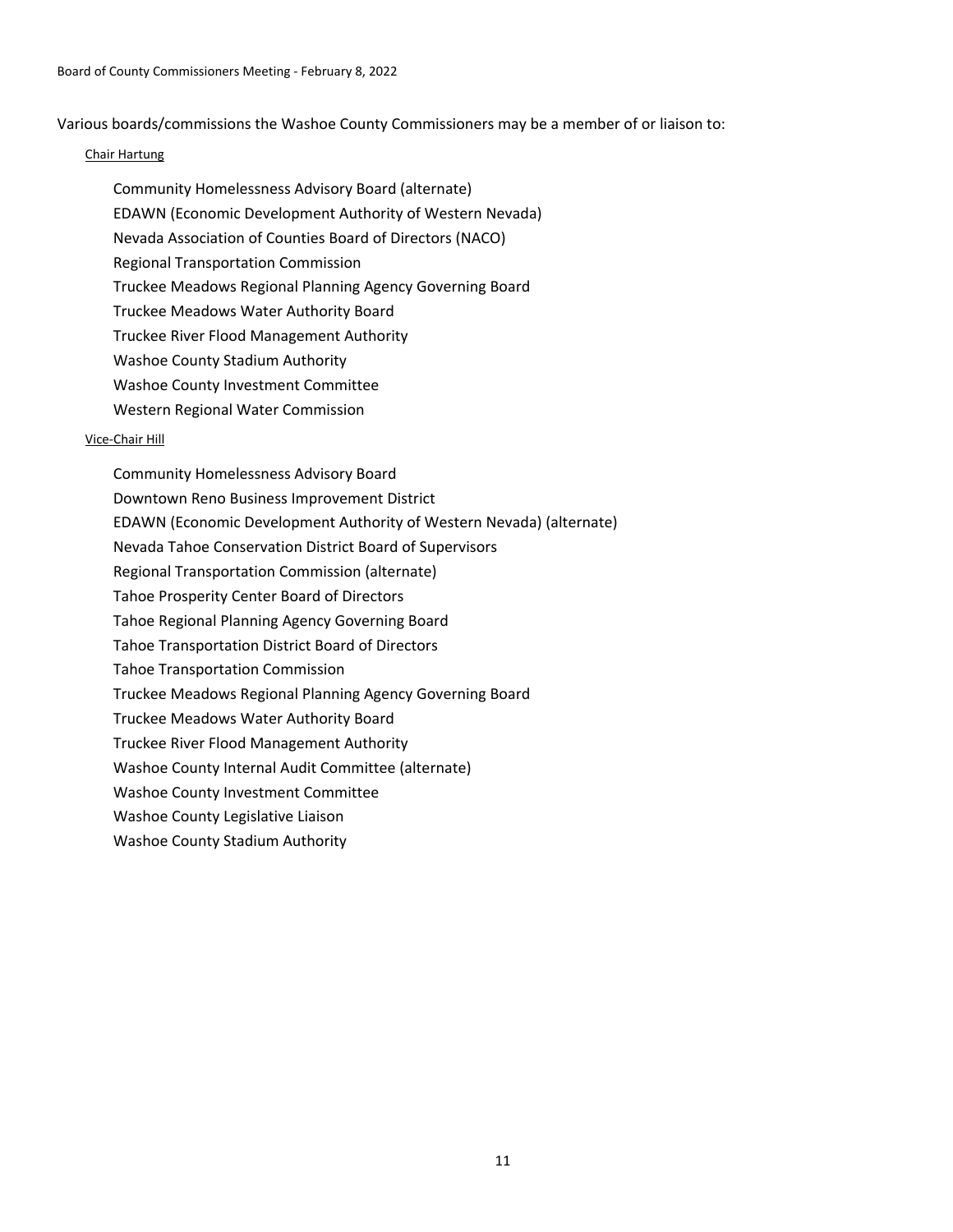## Commissioner Lucey

Community Homelessness Advisory Board Nevada Association of Counties Board of Directors (NACO) Regional Transportation Commission Reno-Sparks Convention & Visitors Authority Tahoe Regional Planning Agency Governing Board (alternate) Tahoe Transportation District Board of Directors (alternate) Tahoe Transportation Commission (alternate) Truckee Meadows Water Authority Board (alternate) Truckee River Flood Management Authority (alternate) Washoe County Criminal Justice Advisory Committee Washoe County District Board of Health Washoe County Legislative Liaison Washoe County School District Capital Funding Protection Committee Washoe County School District Oversight Panel Washoe County Stadium Authority (alternate) Western Nevada Development District (WNDD) (alternate) Western Regional Water Commission

#### Commissioner Jung

Washoe County Animal Services Advisory Board Downtown Reno Business Improvement District (alternate) Nevada Tahoe Conservation District Board of Supervisors (alternate) Nevadaworks (alternate) Regional Transportation Commission (alternate) Truckee Meadows Water Authority Board (alternate) Truckee River Flood Management Authority (alternate) Washoe County Open Space and Regional Parks Commission Liaison Washoe County Senior Services Advisory Board Liaison Washoe County Stadium Authority (alternate)